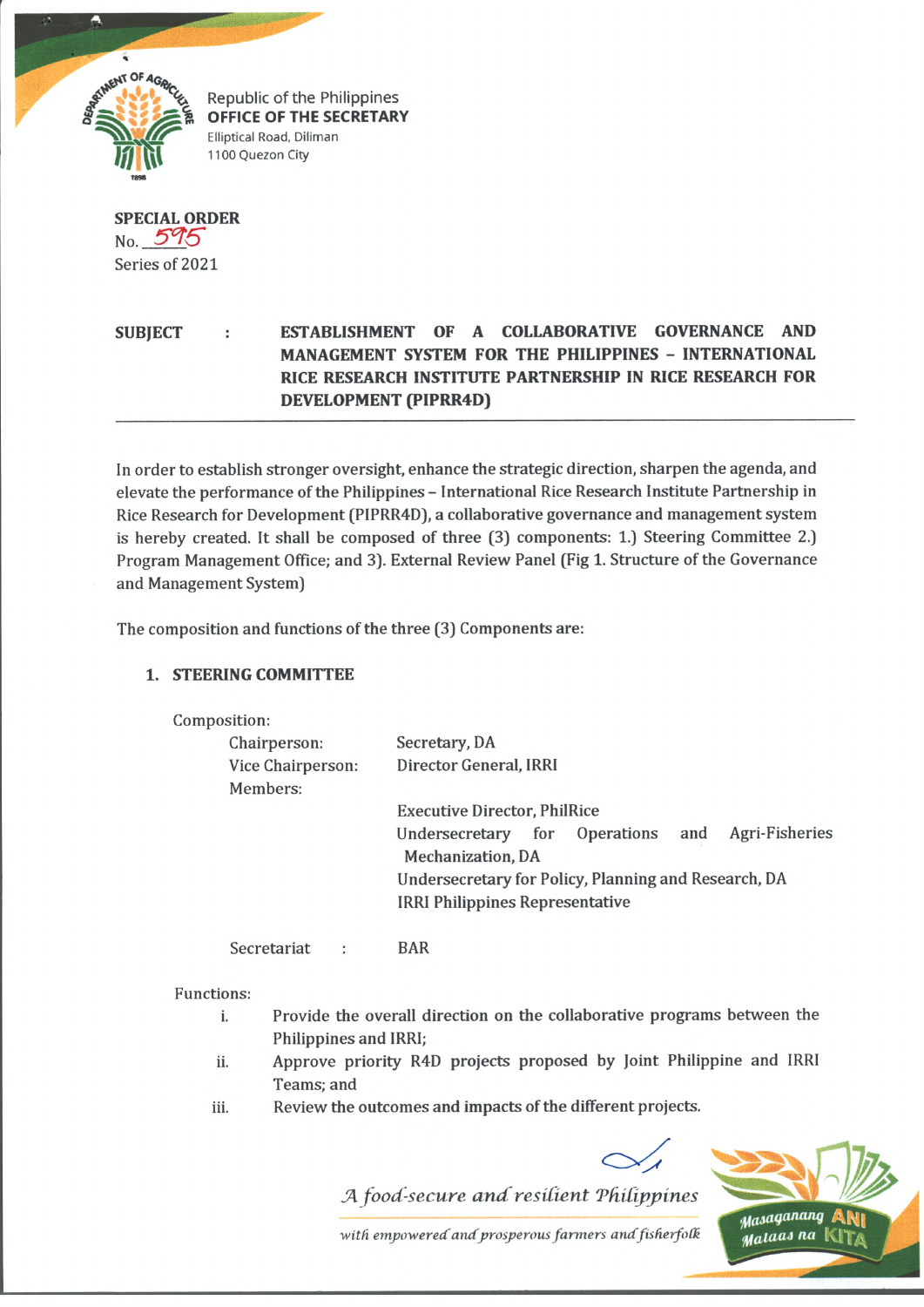## **2. PROJECT MANAGEMENT OFFICE**

| Composition:      |                                                     |
|-------------------|-----------------------------------------------------|
| Chairperson:      | Director, BAR                                       |
| Vice Chairperson: | Director for Research, IRRI                         |
| Members:          |                                                     |
|                   | Program Director, DA-National Rice Program          |
|                   | Deputy Executive Director for Research, PhilRice    |
|                   | Deputy Executive Director for Development, PhilRice |
|                   | Filipino Internationally Recruited Staff of IRRI    |
|                   | <b>Rice Board President</b>                         |
|                   |                                                     |

Secretariat : BAR

Functions:

્ર

- i. Recommend policies to the Steering Committee to support and enhance the program;
- ii. Screen and endorse project proposals for approval by the Steering Committee;
- iii. Monitor and provide technical guidance to project implementation (assisted by the Secretariat); and
- iv. Facilitate administrative and logistical support to R4D operations.

## 3. **EXTERNAL REVIEW PANEL**

Composition: The Members to be selected by the Steering Committee

Secretariat: PhilRice

Functions:

- i. Elevate science quality to global standards;
- ii. Conduct periodic program reviews in collaboration with the PMO; and
- iii. Evaluate the performance of the program every five (5) years in collaboration with the Steering Committee and external partners.

All expenses in the performance of the above functions by the members of the aforementioned Components shall be chargeable against PhilRice and BAR funds, subject to accounting and auditing rules and regulations and procedures.

This Order shall take effect immediately and shall remain in force until revoked. All orders inconsistent herewith are deemed revoked.

**WILLIAM D. DAR** 

DEPARTMENT OF AGRICULTURE v mi iiiii i iii ii i ii iNiiii ii In replying pis cite this code For Signature: S-08-21-0305 Received : 08/17/2021 12:59 PM

Secretary  $\alpha$  *A A food-secure and resilient Philippines*